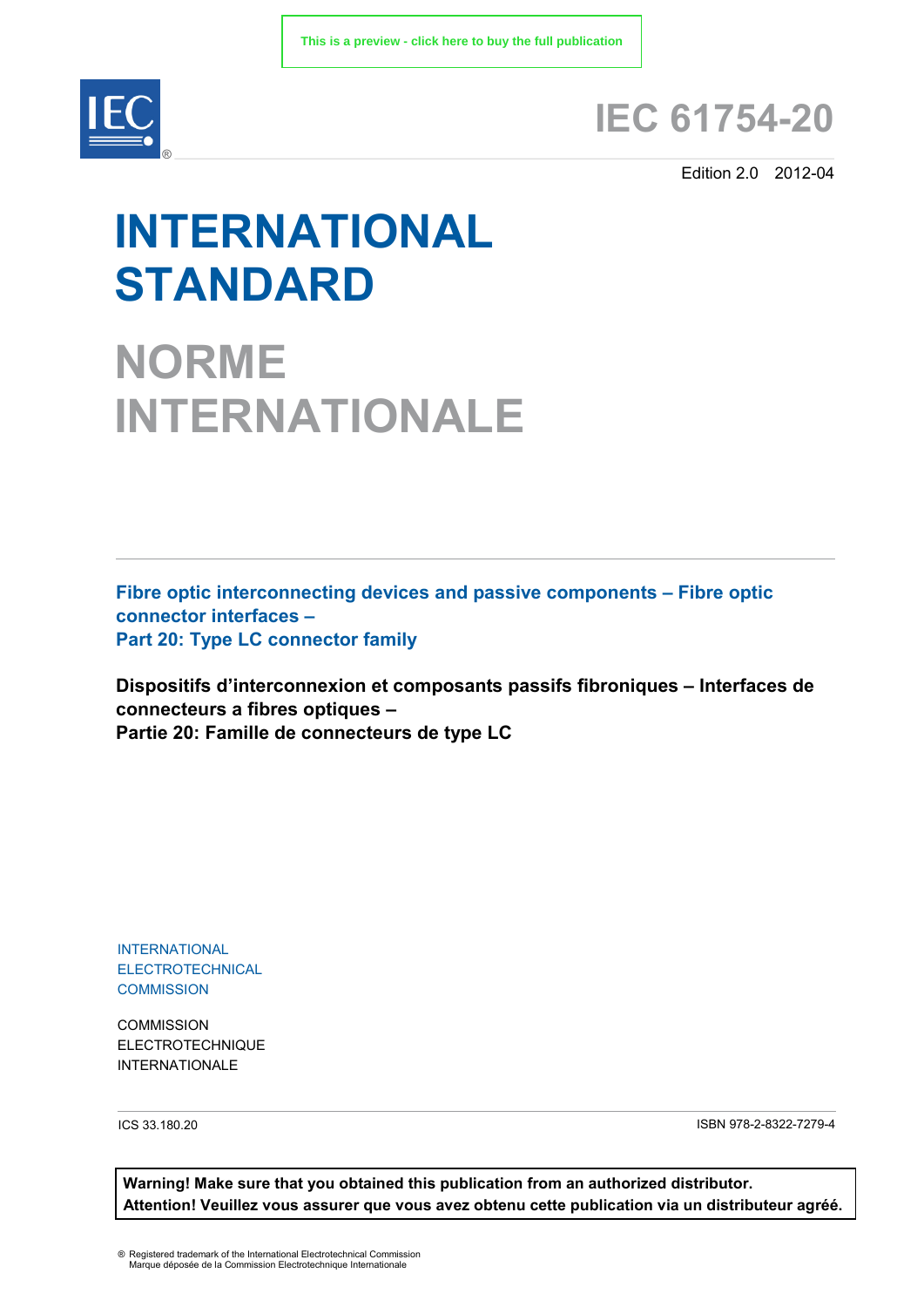# – 2 – IEC 61754-20:2012 © IEC 2012

# **CONTENTS**

| 1                                                                                   |  |
|-------------------------------------------------------------------------------------|--|
| 2                                                                                   |  |
| 3                                                                                   |  |
| 4                                                                                   |  |
| Annex A (informative) Additional adaptor dimensional information 22                 |  |
|                                                                                     |  |
|                                                                                     |  |
| Figure 2 – Detail A of Figure 1 – Plug connector interface – Expanded view drawings |  |
|                                                                                     |  |
|                                                                                     |  |
|                                                                                     |  |
|                                                                                     |  |
| Figure 7 - Junior (Jr.) adaptor interface (optional - note g of Table 3) 15         |  |
|                                                                                     |  |
|                                                                                     |  |
|                                                                                     |  |
|                                                                                     |  |
|                                                                                     |  |
|                                                                                     |  |
|                                                                                     |  |
|                                                                                     |  |
|                                                                                     |  |
|                                                                                     |  |
|                                                                                     |  |
|                                                                                     |  |
|                                                                                     |  |
|                                                                                     |  |
|                                                                                     |  |
|                                                                                     |  |
|                                                                                     |  |
|                                                                                     |  |
|                                                                                     |  |
|                                                                                     |  |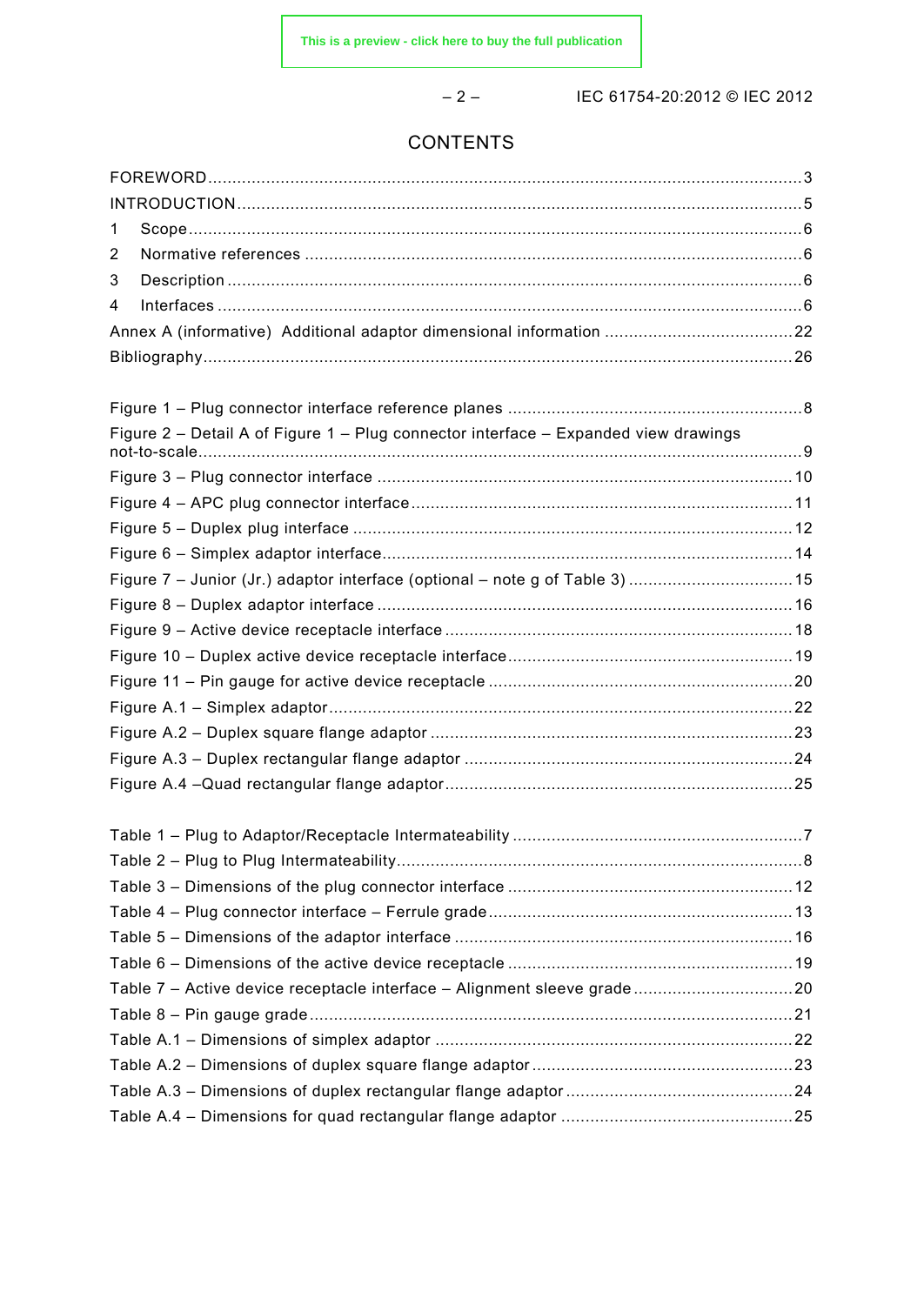IFC 61754-20:2012 © IFC 2012  $-3-$ 

# INTERNATIONAL ELECTROTECHNICAL COMMISSION

\_\_\_\_\_\_\_\_\_\_\_\_

# **FIBRE OPTIC INTERCONNECTING DEVICES AND PASSIVE COMPONENTS – FIBRE OPTIC CONNECTOR INTERFACES –**

#### **Part 20: Type LC connector family**

### FOREWORD

- 1) The International Electrotechnical Commission (IEC) is a worldwide organization for standardization comprising all national electrotechnical committees (IEC National Committees). The object of IEC is to promote international co-operation on all questions concerning standardization in the electrical and electronic fields. To this end and in addition to other activities, IEC publishes International Standards, Technical Specifications, Technical Reports, Publicly Available Specifications (PAS) and Guides (hereafter referred to as "IEC Publication(s)"). Their preparation is entrusted to technical committees; any IEC National Committee interested in the subject dealt with may participate in this preparatory work. International, governmental and nongovernmental organizations liaising with the IEC also participate in this preparation. IEC collaborates closely with the International Organization for Standardization (ISO) in accordance with conditions determined by agreement between the two organizations.
- 2) The formal decisions or agreements of IEC on technical matters express, as nearly as possible, an international consensus of opinion on the relevant subjects since each technical committee has representation from all interested IEC National Committees.
- 3) IEC Publications have the form of recommendations for international use and are accepted by IEC National Committees in that sense. While all reasonable efforts are made to ensure that the technical content of IEC Publications is accurate, IEC cannot be held responsible for the way in which they are used or for any misinterpretation by any end user.
- 4) In order to promote international uniformity, IEC National Committees undertake to apply IEC Publications transparently to the maximum extent possible in their national and regional publications. Any divergence between any IEC Publication and the corresponding national or regional publication shall be clearly indicated in the latter.
- 5) IEC itself does not provide any attestation of conformity. Independent certification bodies provide conformity assessment services and, in some areas, access to IEC marks of conformity. IEC is not responsible for any services carried out by independent certification bodies.
- 6) All users should ensure that they have the latest edition of this publication.
- 7) No liability shall attach to IEC or its directors, employees, servants or agents including individual experts and members of its technical committees and IEC National Committees for any personal injury, property damage or other damage of any nature whatsoever, whether direct or indirect, or for costs (including legal fees) and expenses arising out of the publication, use of, or reliance upon, this IEC Publication or any other IEC Publications.
- 8) Attention is drawn to the Normative references cited in this publication. Use of the referenced publications is indispensable for the correct application of this publication.

International Standard IEC 61754-20 has been prepared by subcommittee SC86B: Fibre optic interconnecting devices and passive components.

This bilingual version (2019-08) corresponds to the monolingual English version, published in 2012-04.

This second edition cancels and replaces the first edition published in 2002. It constitutes a technical revision. The changes with respect to the previous edition are to reconsider the whole document and to add Interface IEC 61754-20-9 to IEC 61754-20-16 for a plastic optical fibre (POF).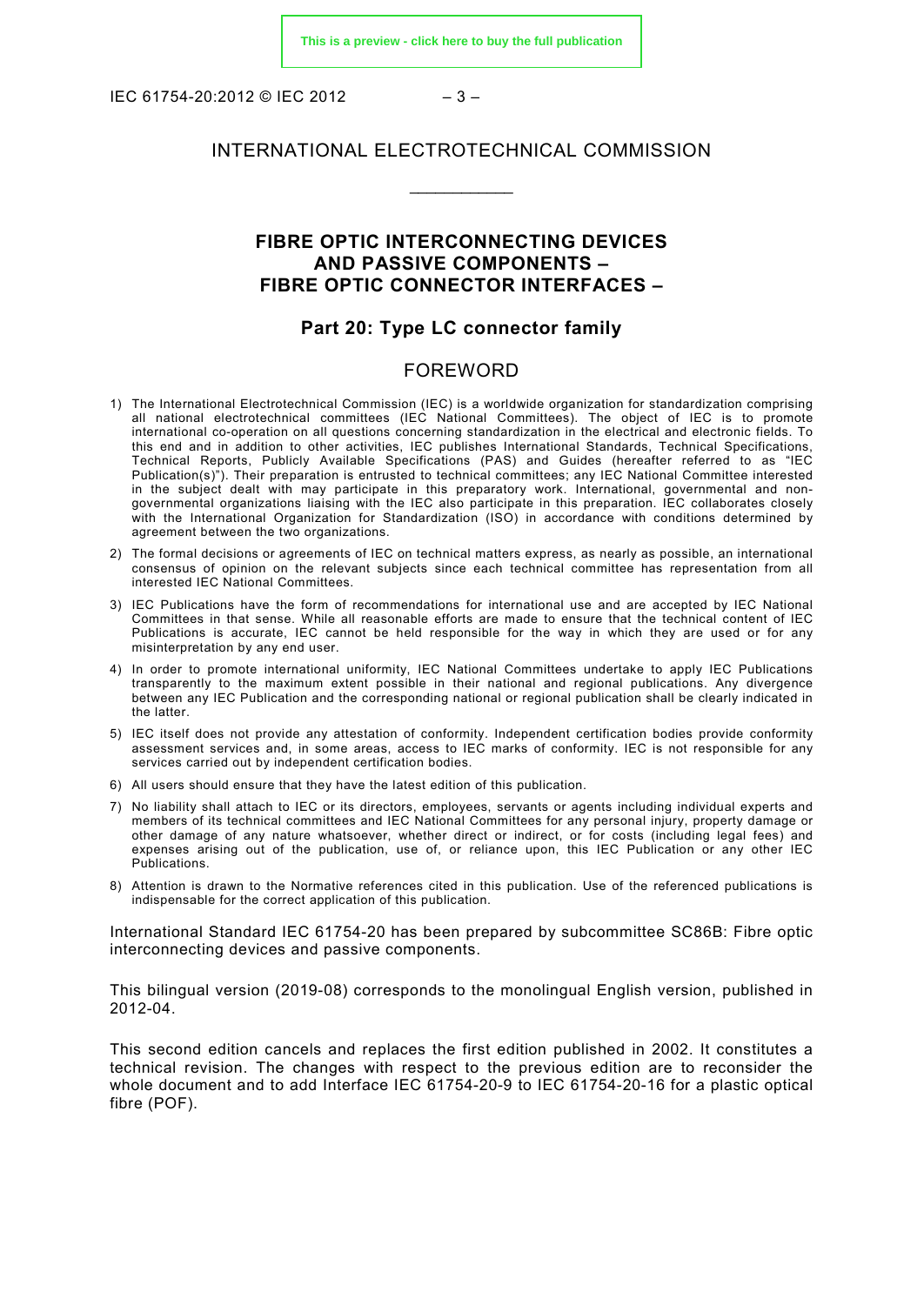– 4 – IEC 61754-20:2012 © IEC 2012

The text of this standard is based on the following documents:

| <b>FDIS</b>   | Report on voting |
|---------------|------------------|
| 86B/3343/FDIS | 86B/3393/RVD     |

Full information on the voting for the approval of this standard can be found in the report on voting indicated in the above table.

The French version of this standard has not been voted upon.

This publication has been drafted in accordance with the ISO/IEC Directives, Part 2.

The list of all parts of IEC 61754 series, published under the general title, *Fibre optic interconnecting and passive components – Fibre optic connector interfaces can be found on* the IEC website.

Future standards in this series will carry the new general title as cited above. Titles of existing standards in this series will be updated at the time of the next edition.

The committee has decided that the contents of this publication will remain unchanged until the stability date indicated on the IEC web site under "http://webstore.iec.ch" in the data related to the specific publication. At this date, the publication will be

- reconfirmed,
- withdrawn,
- replaced by a revised edition, or
- amended.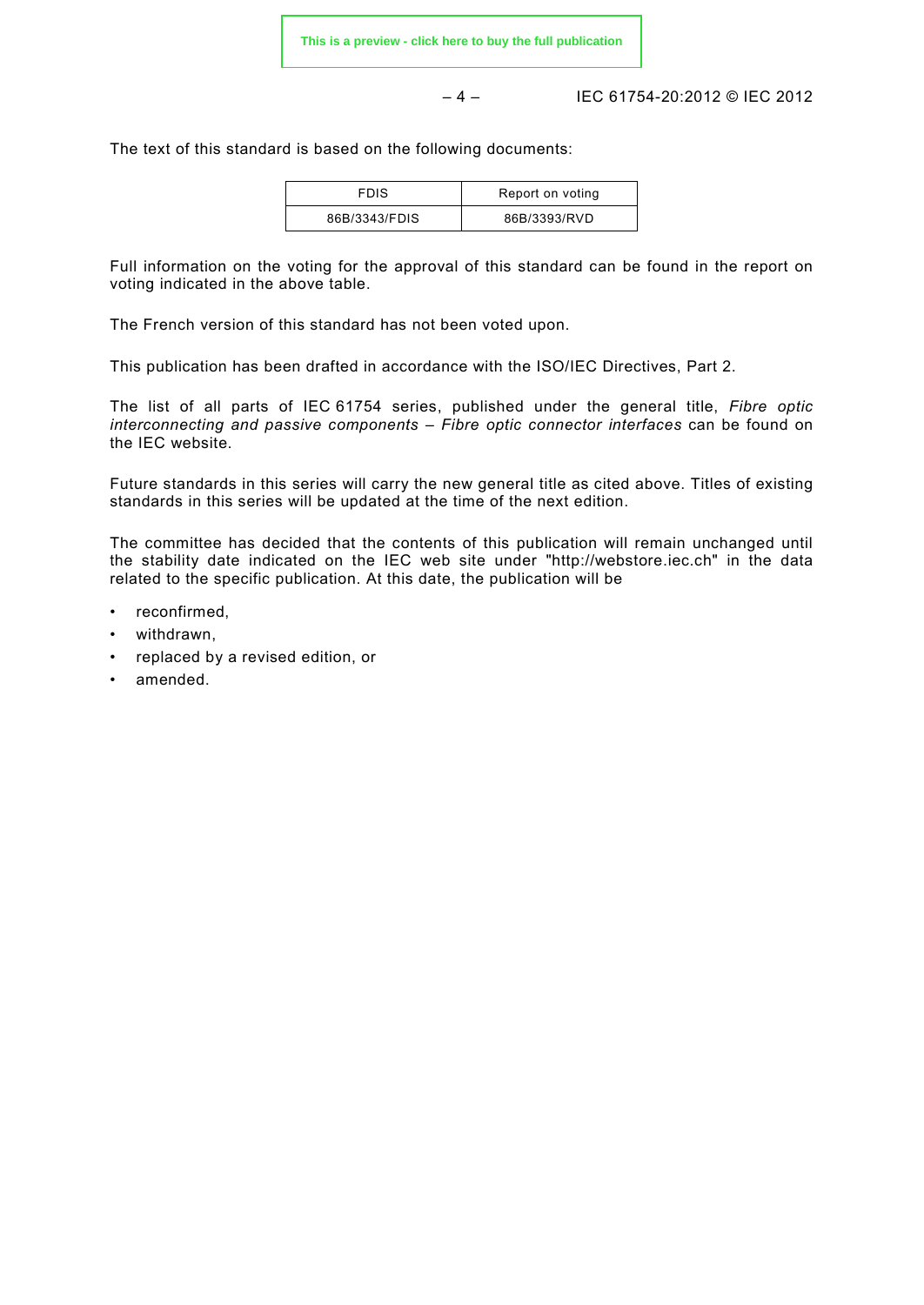IEC 61754-20:2012 © IEC 2012 – 5 –

# INTRODUCTION

The International Electrotechnical Commission (IEC) draws attention to the fact that it is claimed that compliance with this document may involve the use of a patent concerning IEC 61754-20.

IEC takes no position concerning the evidence, validity and scope of this patent right.

The holder of this patent right has assured the IEC that he/she is willing to negotiate licences under reasonable and non-discriminatory terms and conditions with applicants throughout the world. In this respect, the statement of the holder of this patent right is registered with IEC. Information may be obtained from:

OFS Fitel LLC, Inc., 2000 NE Expressway, Norcross, GA 30071 USA

Attention is drawn to the possibility that some of the elements of this document may be the subject of patent rights other than those identified above. IEC shall not be held responsible for identifying any or all such patent rights.

ISO [\(www.iso.org/patents\)](http://www.iso.org/patents) and IEC [\(http://www.iec.ch/tctools/patent\\_decl.htm\)](http://www.iec.ch/tctools/patent_decl.htm) maintain online data bases of patents relevant to their standards. Users are encouraged to consult the data bases for the most up to date information concerning patents.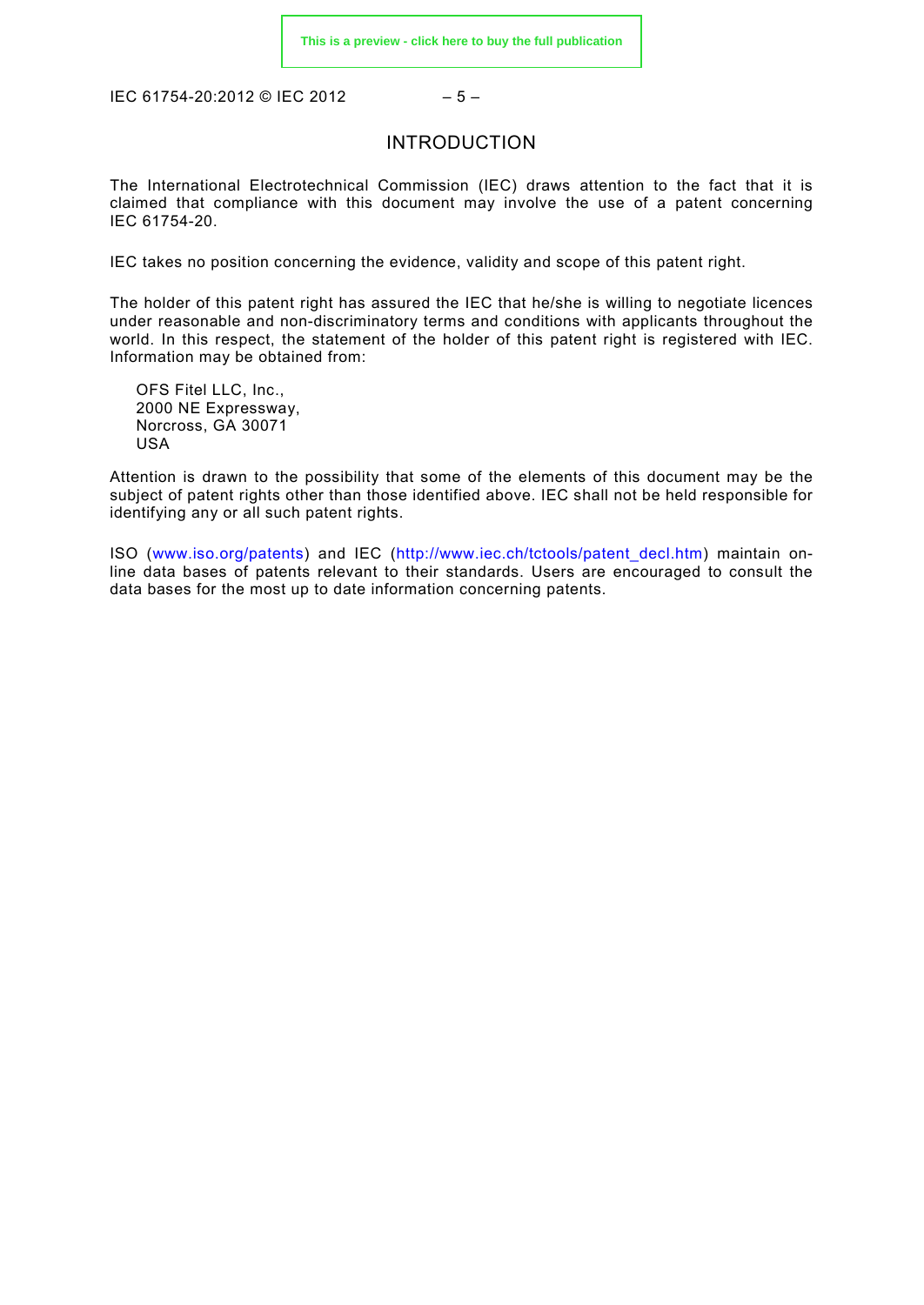– 6 – IEC 61754-20:2012 © IEC 2012

# **FIBRE OPTIC INTERCONNECTING DEVICES AND PASSIVE COMPONENTS – FIBRE OPTIC CONNECTOR INTERFACES –**

**Part 20: Type LC connector family**

# **1 Scope**

This International Standard defines the standard interface dimensions for the type LC family of connectors.

# **2 Normative references**

The following documents, in whole or in part, are normatively referenced in this document and are indispensable for its application. For dated references, only the edition cited applies. For undated references, the latest edition of the referenced document (including any amendments) applies.

IEC 61755-3 series, *Fibre optic interconnecting devices and passive components – Fibre optic connector optical interfaces*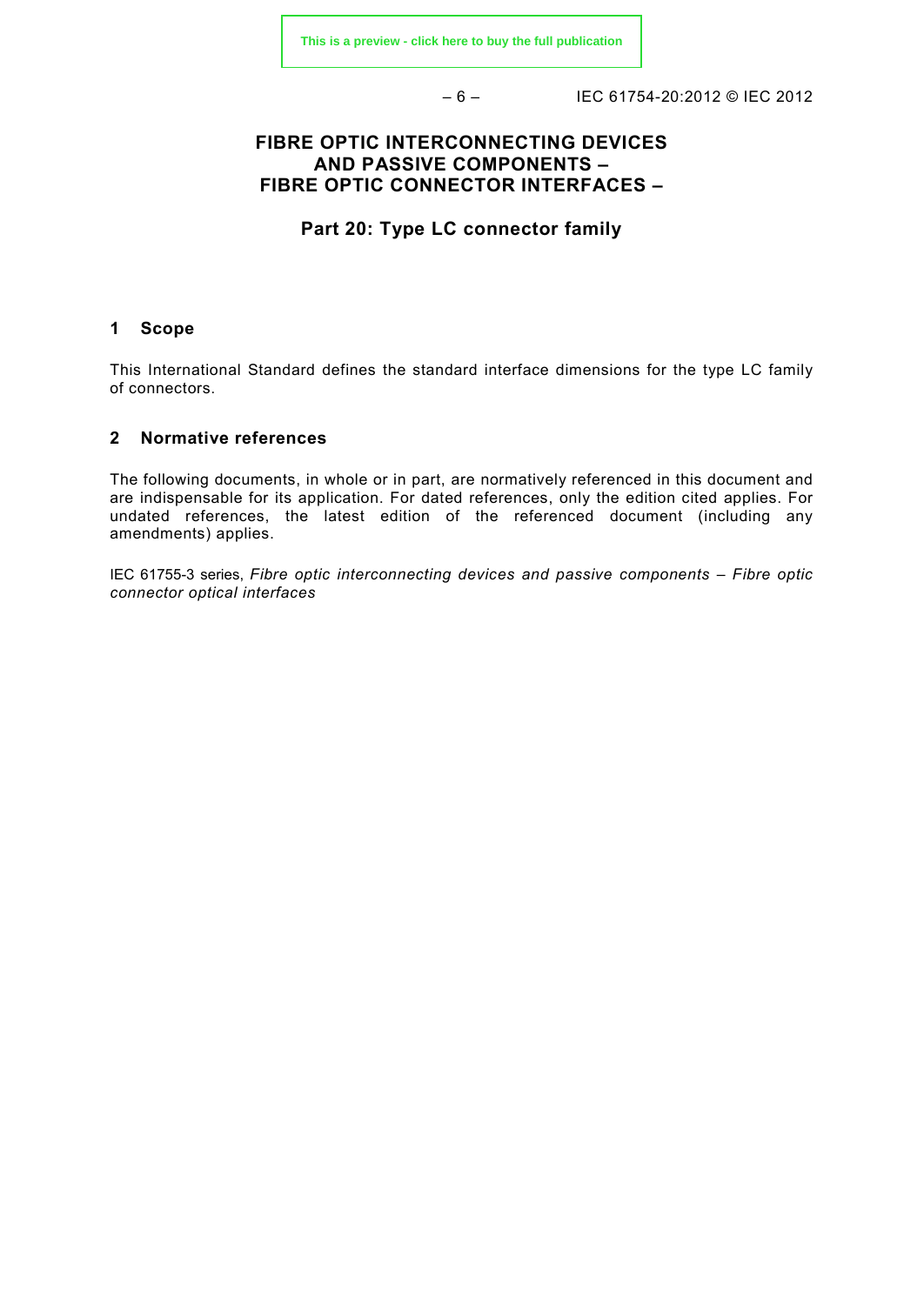– 28 – IEC 61754-20:2012 © IEC 2012

# SOMMAIRE

| 1 |                                                                                        |  |
|---|----------------------------------------------------------------------------------------|--|
| 2 |                                                                                        |  |
| 3 |                                                                                        |  |
| 4 |                                                                                        |  |
|   | Annexe A (informative) Informations dimensionnelles supplémentaires concernant les     |  |
|   |                                                                                        |  |
|   |                                                                                        |  |
|   |                                                                                        |  |
|   |                                                                                        |  |
|   | Figure 2 – Détail A de la Figure 1 – Interface de connecteur mâle – Dessins vue        |  |
|   |                                                                                        |  |
|   |                                                                                        |  |
|   |                                                                                        |  |
|   |                                                                                        |  |
|   | Figure 7 - Interface de raccords Juniors (Jr.) (facultatif - note g du Tableau 3) 43   |  |
|   |                                                                                        |  |
|   |                                                                                        |  |
|   |                                                                                        |  |
|   |                                                                                        |  |
|   |                                                                                        |  |
|   |                                                                                        |  |
|   |                                                                                        |  |
|   |                                                                                        |  |
|   |                                                                                        |  |
|   | Tableau 1 - Compatibilité d'accouplement entre fiche et raccord/embase34               |  |
|   |                                                                                        |  |
|   |                                                                                        |  |
|   |                                                                                        |  |
|   |                                                                                        |  |
|   |                                                                                        |  |
|   | Tableau 7 - Interface d'embases de dispositif actif - Classe de manchon d'alignement48 |  |
|   |                                                                                        |  |
|   |                                                                                        |  |
|   |                                                                                        |  |
|   | Tableau A.3 - Dimensions d'un raccord duplex à bride rectangulaire52                   |  |
|   | Tableau A.4 - Dimensions d'un raccord quarte à bride rectangulaire 53                  |  |
|   |                                                                                        |  |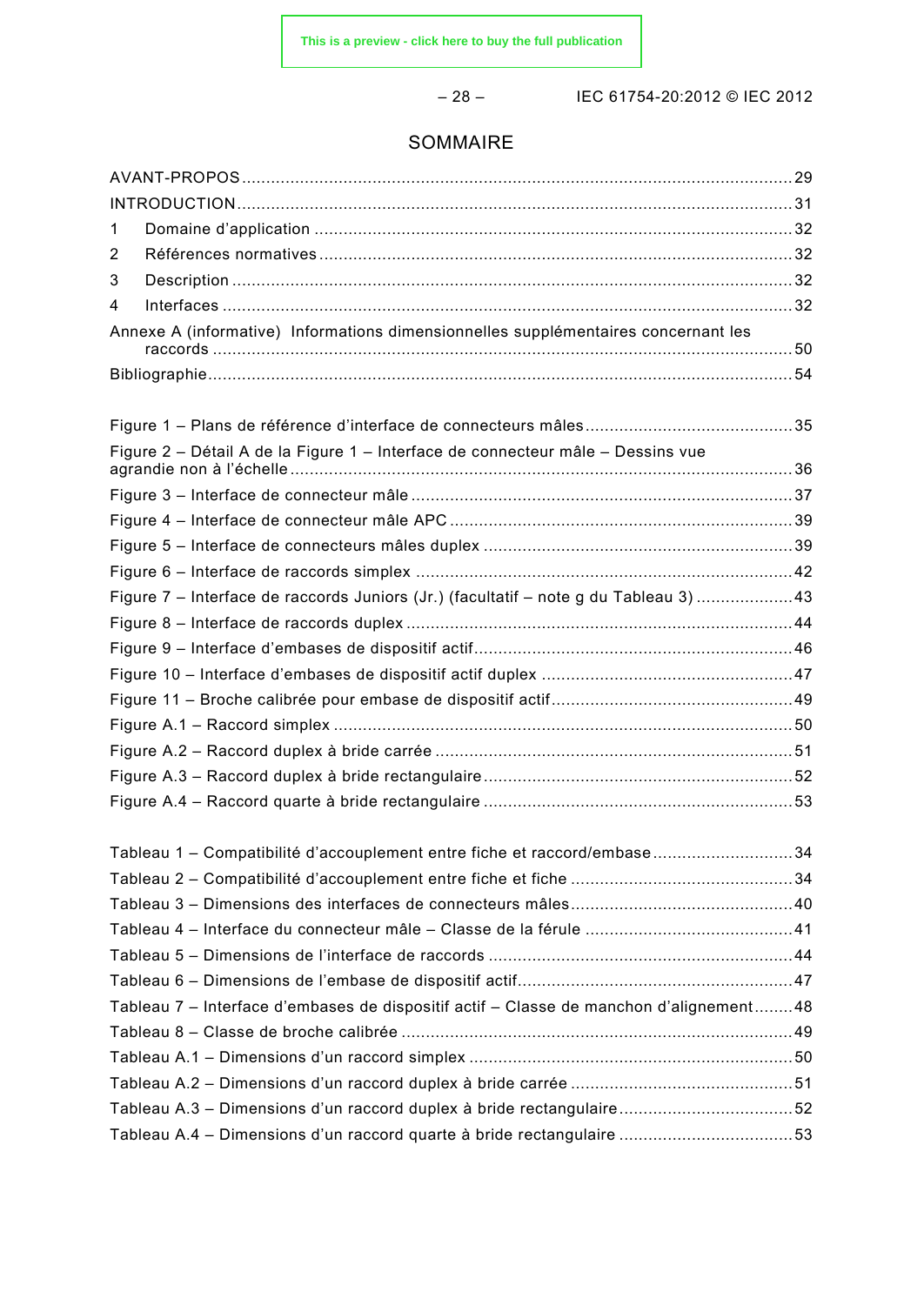IFC 61754-20:2012 © IFC 2012 – 29 –

# COMMISSION ÉLECTROTECHNIQUE INTERNATIONALE

\_\_\_\_\_\_\_\_\_\_\_\_

# **DISPOSITIFS D'INTERCONNEXION ET COMPOSANTS PASSIFS FIBRONIQUES – INTERFACES DE CONNECTEURS A FIBRES OPTIQUES –**

#### **Partie 20: Famille de connecteurs de type LC**

#### AVANT-PROPOS

- <span id="page-7-0"></span>1) La Commission Electrotechnique Internationale (IEC) est une organisation mondiale de normalisation composée de l'ensemble des comités électrotechniques nationaux (Comités nationaux de l'IEC). L'IEC a pour objet de favoriser la coopération internationale pour toutes les questions de normalisation dans les domaines de l'électricité et de l'électronique. A cet effet, l'IEC – entre autres activités – publie des Normes internationales, des Spécifications techniques, des Rapports techniques, des Spécifications accessibles au public (PAS) et des Guides (ci-après dénommés "Publication(s) de l'IEC"). Leur élaboration est confiée à des comités d'études, aux travaux desquels tout Comité national intéressé par le sujet traité peut participer. Les organisations internationales, gouvernementales et non gouvernementales, en liaison avec l'IEC, participent également aux travaux. L'IEC collabore étroitement avec l'Organisation Internationale de Normalisation (ISO), selon des conditions fixées par accord entre les deux organisations.
- 2) Les décisions ou accords officiels de l'IEC concernant les questions techniques représentent, dans la mesure du possible, un accord international sur les sujets étudiés, étant donné que les Comités nationaux de l'IEC intéressés sont représentés dans chaque comité d'études.
- 3) Les Publications de l'IEC se présentent sous la forme de recommandations internationales et sont agréées comme telles par les Comités nationaux de l'IEC. Tous les efforts raisonnables sont entrepris afin que l'IEC s'assure de l'exactitude du contenu technique de ses publications; l'IEC ne peut pas être tenue responsable de l'éventuelle mauvaise utilisation ou interprétation qui en est faite par un quelconque utilisateur final.
- 4) Dans le but d'encourager l'uniformité internationale, les Comités nationaux de l'IEC s'engagent, dans toute la mesure possible, à appliquer de façon transparente les Publications de l'IEC dans leurs publications nationales et régionales. Toutes divergences entre toutes Publications de l'IEC et toutes publications nationales ou régionales correspondantes doivent être indiquées en termes clairs dans ces dernières.
- 5) L'IEC elle-même ne fournit aucune attestation de conformité. Des organismes de certification indépendants fournissent des services d'évaluation de conformité et, dans certains secteurs, accèdent aux marques de conformité de l'IEC. L'IEC n'est responsable d'aucun des services effectués par les organismes de certification indépendants.
- 6) Tous les utilisateurs doivent s'assurer qu'ils sont en possession de la dernière édition de cette publication.
- 7) Aucune responsabilité ne doit être imputée à l'IEC, à ses administrateurs, employés, auxiliaires ou mandataires, y compris ses experts particuliers et les membres de ses comités d'études et des Comités nationaux de l'IEC, pour tout préjudice causé en cas de dommages corporels et matériels, ou de tout autre dommage de quelque nature que ce soit, directe ou indirecte, ou pour supporter les coûts (y compris les frais de justice) et les dépenses découlant de la publication ou de l'utilisation de cette Publication de l'IEC ou de toute autre Publication de l'IEC, ou au crédit qui lui est accordé.
- 8) L'attention est attirée sur les références normatives citées dans cette publication. L'utilisation de publications référencées est obligatoire pour une application correcte de la présente publication.

La Norme internationale IEC 61754-20 a été établie par le sous-comité SC86B: Dispositifs d'interconnexion et composants passifs à fibres optiques.

La présente version bilingue (2019-08) correspond à la version anglaise monolingue publiée en 2012-04.

Cette deuxième édition annule et remplace la première édition parue en 2002. Elle constitue une révision technique. Les modifications par rapport à l'édition précédente consistent à reconsidérer l'ensemble du document et à ajouter l'interface IEC 61754-20-9 à IEC 61754-20- 16 pour une fibre optique plastique (POF).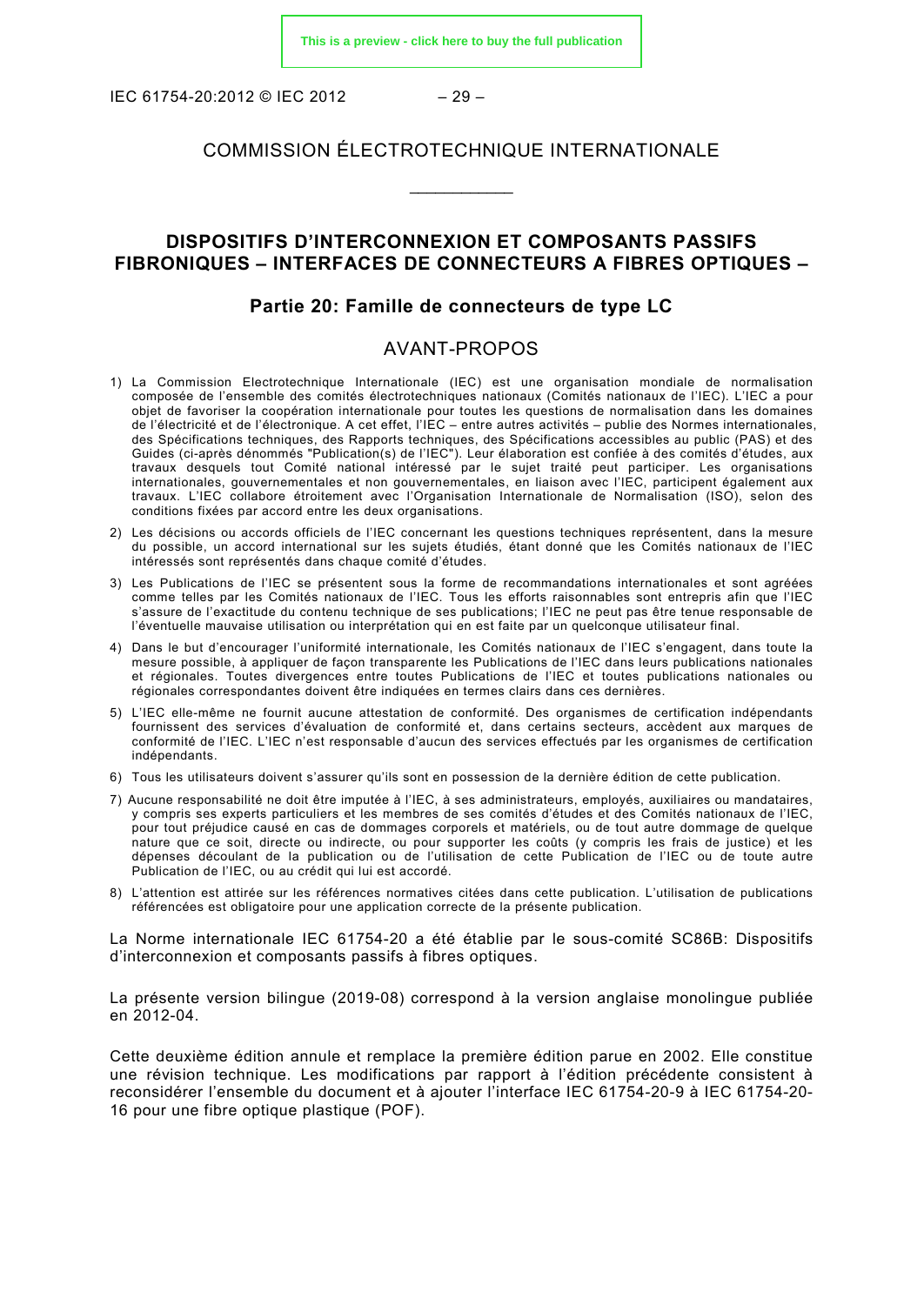– 30 – IEC 61754-20:2012 © IEC 2012

Le texte anglais de cette norme est issu des documents 86B/3343/FDIS et 86B/3393/RVD.

Le rapport de vote 86B/3393/RVD donne toute information sur le vote ayant abouti à l'approbation de cette norme.

La version française de cette norme n'a pas été soumise au vote.

Cette publication a été rédigée selon les Directives ISO/IEC, Partie 2.

Une liste de toutes les parties de la série IEC 61754, publiées sous le titre général *Dispositifs d'interconnexion et composants passifs fibroniques – Interfaces de connecteurs à fibres optiques* peut être consultée sur le site web de l'IEC.

Les futures normes de cette série porteront dorénavant le nouveau titre général cité ci-dessus. Le titre des normes existant déjà dans cette série sera mis à jour lors de la prochaine édition.

Le comité a décidé que le contenu de cette publication ne sera pas modifié avant la date de stabilité indiquée sur le site web de l'IEC sous "http://webstore.iec.ch" dans les données relatives à la publication recherchée. A cette date, la publication sera

- reconduite,
- supprimée,
- remplacée par une édition révisée, ou
- amendée.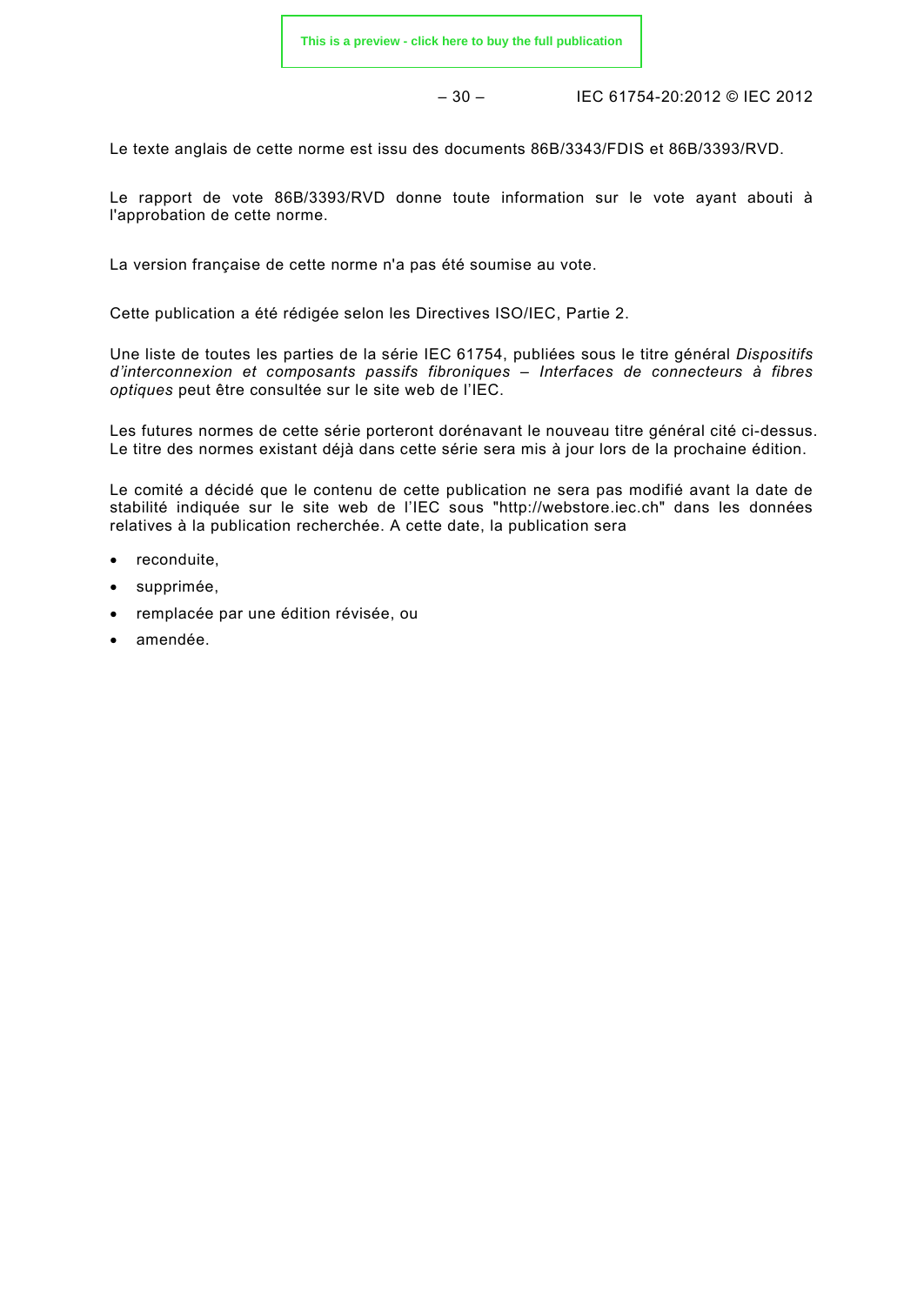<span id="page-9-0"></span>IEC 61754-20:2012 © IEC 2012 – 31 –

# INTRODUCTION

La Commission Electrotechnique Internationale (IEC) attire l'attention sur le fait qu'il est déclaré que la conformité avec les dispositions du présent document peut impliquer l'utilisation d'un brevet intéressant l'IEC 61754-20.

L'IEC ne prend pas position quant à la preuve, à la validité et à la portée de ces droits de propriété.

Le détenteur de ces droits de propriété a donné l'assurance à l'IEC qu'il consent à négocier des licences avec des demandeurs du monde entier à des termes et conditions raisonnables et non discriminatoires. À ce propos, la déclaration du détenteur des droits de propriété est enregistrée à l'IEC. Des informations peuvent être demandées à:

OFS Fitel LLC, Inc., 2000 NE Expressway, Norcross, GA 30071 USA

L'attention est d'autre part attirée sur le fait que certains des éléments du présent document peuvent faire l'objet de droits de propriété autres que ceux qui ont été mentionnés ci-dessus. L'IEC ne saurait être tenue pour responsable de l'identification de ces droits de propriété en tout ou partie.

L'ISO (www.iso.org/patents) et l'IEC [\(http://www.iec.ch/tctools/patent\\_decl.htm\)](http://www.iec.ch/tctools/patent_decl.htm) tiennent à jour des bases de données, consultables en ligne, des droits de propriété liés à leurs normes. Les utilisateurs sont invités à consulter ces bases de données pour obtenir les informations les plus récentes concernant les droits de propriété.